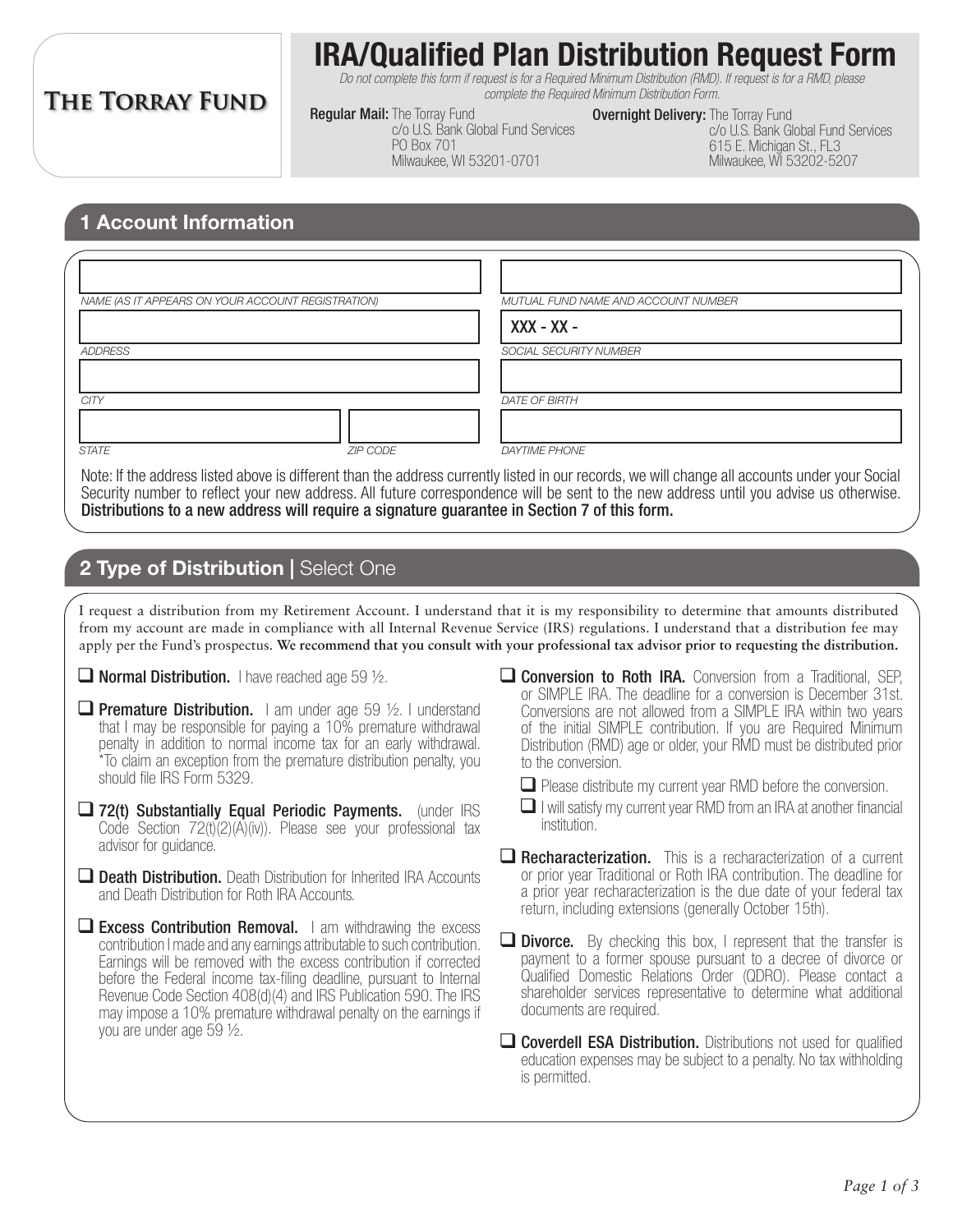| З                                                                                                                                                                                                                                                                                                                                                                                                                                                                    | <b>Distribution Instructions</b>                                                                                                                                                                                                                                                                                                                                                                                                                                                                                                                                                                                                                                                       |  |  |  |  |
|----------------------------------------------------------------------------------------------------------------------------------------------------------------------------------------------------------------------------------------------------------------------------------------------------------------------------------------------------------------------------------------------------------------------------------------------------------------------|----------------------------------------------------------------------------------------------------------------------------------------------------------------------------------------------------------------------------------------------------------------------------------------------------------------------------------------------------------------------------------------------------------------------------------------------------------------------------------------------------------------------------------------------------------------------------------------------------------------------------------------------------------------------------------------|--|--|--|--|
|                                                                                                                                                                                                                                                                                                                                                                                                                                                                      | <b>A</b> One-Time Distribution                                                                                                                                                                                                                                                                                                                                                                                                                                                                                                                                                                                                                                                         |  |  |  |  |
|                                                                                                                                                                                                                                                                                                                                                                                                                                                                      | $\Box$ I wish to liquidate my entire account.<br>□ I wish to make a one-time distribution of \$<br><u> or</u> <u>netion shares</u> , and the distribution should be paid out immediately.                                                                                                                                                                                                                                                                                                                                                                                                                                                                                              |  |  |  |  |
|                                                                                                                                                                                                                                                                                                                                                                                                                                                                      | □ I wish to convert \$<br><u> shares</u> to my existing or new Roth IRA account #<br>$\Box$ Check this box if a new Roth IRA account needs to be established.                                                                                                                                                                                                                                                                                                                                                                                                                                                                                                                          |  |  |  |  |
|                                                                                                                                                                                                                                                                                                                                                                                                                                                                      | I wish to withdraw the excess contribution of \$________ made for the tax year ______ and any earnings attributable to such contribution<br>(select one box below).*<br>$\Box$ I wish to have my excess contribution and my earnings distributed to my address of record.                                                                                                                                                                                                                                                                                                                                                                                                              |  |  |  |  |
|                                                                                                                                                                                                                                                                                                                                                                                                                                                                      | $\Box$ I wish to have my excess contribution and any earnings applied to my IRA/Qualified Plan contribution for tax-year $\Box$<br>■ I wish to have my excess contribution applied to my IRA/Qualified Plan contribution for tax-year _______, and my earnings distributed<br>to my address of record.<br>I wish to have my excess contribution and any earnings applied to my Non-IRA account, Fund Number ___________, Account Number __________________________OR open a new Non-IRA account for distributions (a New Account Applica<br>*Earnings must remain in the account if the excess contribution is removed after October 15th following the year in which the contribution |  |  |  |  |
| В                                                                                                                                                                                                                                                                                                                                                                                                                                                                    | was made.<br><b>Periodic Distributions*</b>                                                                                                                                                                                                                                                                                                                                                                                                                                                                                                                                                                                                                                            |  |  |  |  |
| $\Box$ I wish to take periodic distributions in the amount of \$______________.<br>Frequency: $\Box$ Monthly $\Box$ Quarterly $\Box$ Semi-Annually $\Box$ Annually<br>START DATE (MONTH, YEAR)<br>DAY(S) OF THE MONTH<br>*If you do not indicate a month and day for your periodic distribution(s), they will begin on or about the 5th day of the current month. If you<br>do not indicate a frequency, your distribution(s) will be made annually on December 5th. |                                                                                                                                                                                                                                                                                                                                                                                                                                                                                                                                                                                                                                                                                        |  |  |  |  |
| 4                                                                                                                                                                                                                                                                                                                                                                                                                                                                    | <b>Delivery Instructions</b>                                                                                                                                                                                                                                                                                                                                                                                                                                                                                                                                                                                                                                                           |  |  |  |  |
|                                                                                                                                                                                                                                                                                                                                                                                                                                                                      | $\Box$ Please send a check to the <b>address of record</b> currently on my account.<br>$\Box$ Regular Mail $\Box$ Overnight Mail: A \$15 fee will apply.                                                                                                                                                                                                                                                                                                                                                                                                                                                                                                                               |  |  |  |  |
|                                                                                                                                                                                                                                                                                                                                                                                                                                                                      | Deposit distribution proceeds directly into my existing Non-IRA account, Fund Number ______________, Account Number<br>_, OR open a new Non-IRA account for distributions (a New Account Application must be attached).                                                                                                                                                                                                                                                                                                                                                                                                                                                                |  |  |  |  |
|                                                                                                                                                                                                                                                                                                                                                                                                                                                                      | ACH (Automated Clearing House): Electronic Funds Transfer to the bank instructions currently on my account. No fee applies. If you are<br>establishing or changing your bank instructions, please attach a voided check in Section 5. You must obtain a signature quarantee if establishing<br>or changing your bank instructions.                                                                                                                                                                                                                                                                                                                                                     |  |  |  |  |
|                                                                                                                                                                                                                                                                                                                                                                                                                                                                      | <b>Wire Redemption:</b> Wire distribution proceeds to the bank instructions currently on my account. A \$15 wire fee applies. If you are establishing<br>or changing your bank instructions, please attach a voided check in Section 5. You must obtain a signature guarantee if establishing or changing<br>your bank instructions.                                                                                                                                                                                                                                                                                                                                                   |  |  |  |  |
|                                                                                                                                                                                                                                                                                                                                                                                                                                                                      | Alternate payee and/or address other than the address of record. You must obtain signature guarantee if having the redemption proceeds<br>payable to a third party or sent to an address that is currently not listed on the account.                                                                                                                                                                                                                                                                                                                                                                                                                                                  |  |  |  |  |
|                                                                                                                                                                                                                                                                                                                                                                                                                                                                      | Please complete the boxes below with the payee information.                                                                                                                                                                                                                                                                                                                                                                                                                                                                                                                                                                                                                            |  |  |  |  |
|                                                                                                                                                                                                                                                                                                                                                                                                                                                                      |                                                                                                                                                                                                                                                                                                                                                                                                                                                                                                                                                                                                                                                                                        |  |  |  |  |
|                                                                                                                                                                                                                                                                                                                                                                                                                                                                      | NAME OF PAYEE<br><b>ADDRESS</b><br>CITY / STATE / ZIP                                                                                                                                                                                                                                                                                                                                                                                                                                                                                                                                                                                                                                  |  |  |  |  |